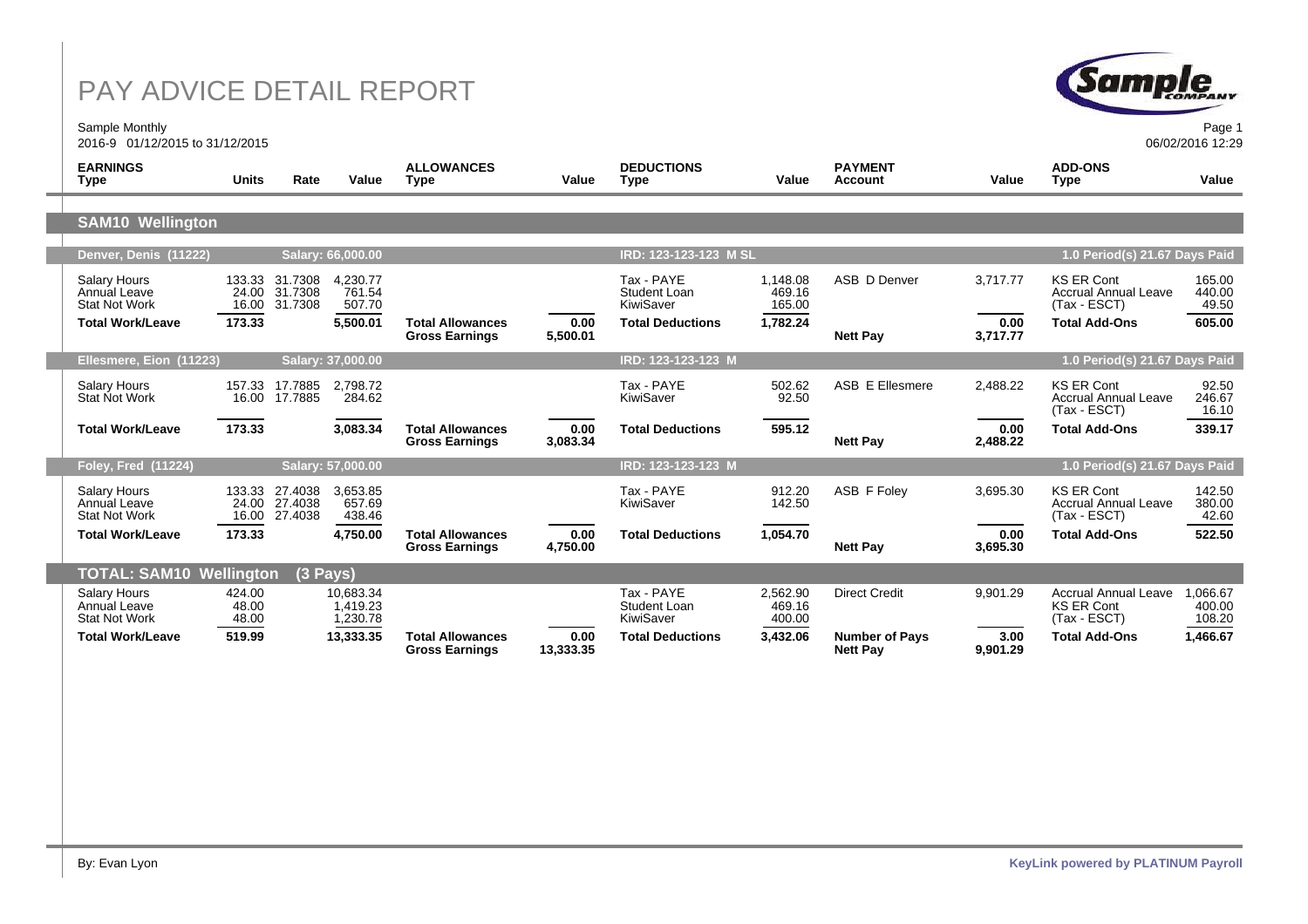Sample Monthly 2016-9 01/12/2015 to 31/12/2015



06/02/2016 12:29

| <b>EARNINGS</b><br><b>Type</b>                                     | <b>Units</b>              | Rate                          | Value                          | <b>ALLOWANCES</b><br><b>Type</b>                 | Value            | <b>DEDUCTIONS</b><br><b>Type</b> | Value              | <b>PAYMENT</b><br><b>Account</b>         | Value            | <b>ADD-ONS</b><br><b>Type</b>                                    | Value                     |
|--------------------------------------------------------------------|---------------------------|-------------------------------|--------------------------------|--------------------------------------------------|------------------|----------------------------------|--------------------|------------------------------------------|------------------|------------------------------------------------------------------|---------------------------|
|                                                                    |                           |                               |                                |                                                  |                  |                                  |                    |                                          |                  |                                                                  |                           |
| <b>SAM20 Auckland</b>                                              |                           |                               |                                |                                                  |                  |                                  |                    |                                          |                  |                                                                  |                           |
| Allison, Adam (11219)                                              |                           |                               | Salary: 37,000.00              |                                                  |                  | IRD: 123-123-123 M               |                    |                                          |                  | 1.0 Period(s) 21.67 Days Paid                                    |                           |
| <b>Salary Hours</b><br>Annual Leave<br><b>Stat Not Work</b>        | 133.33<br>24.00<br>16.00  | 17.7885<br>17.7885<br>17.7885 | 2,371.79<br>426.92<br>284.62   |                                                  |                  | Tax - PAYE<br>KiwiSaver          | 502.60<br>92.50    | ASB A Allison                            | 2,488.23         | <b>KS ER Cont</b><br><b>Accrual Annual Leave</b><br>(Tax - ESCT) | 92.50<br>246.67<br>16.10  |
| <b>Total Work/Leave</b>                                            | 173.33                    |                               | 3,083.33                       | <b>Total Allowances</b><br><b>Gross Earnings</b> | 0.00<br>3,083.33 | <b>Total Deductions</b>          | 595.10             | <b>Nett Pay</b>                          | 0.00<br>2,488.23 | <b>Total Add-Ons</b>                                             | 339.17                    |
| Barnett, Brian (11220)                                             |                           |                               | Salary: 42,000.00              |                                                  |                  | IRD: 123-123-123 M               |                    |                                          |                  | 1.0 Period(s) 21.67 Days Paid                                    |                           |
| <b>Salary Hours</b><br><b>Annual Leave</b><br><b>Stat Not Work</b> | 69.33<br>88.00<br>16.00   | 20.1923<br>20.1923<br>20.1923 | 1,400.00<br>1,776.92<br>323.08 |                                                  |                  | Tax - PAYE<br>KiwiSaver          | 581.58<br>105.00   | <b>ASB B Barnett</b>                     | 2,813.42         | <b>KS ER Cont</b><br><b>Accrual Annual Leave</b><br>(Tax - ESCT) | 105.00<br>280.00<br>18.38 |
| <b>Total Work/Leave</b>                                            | 173.33                    |                               | 3,500.00                       | <b>Total Allowances</b><br><b>Gross Earnings</b> | 0.00<br>3,500.00 | <b>Total Deductions</b>          | 686.58             | <b>Nett Pay</b>                          | 0.00<br>2,813.42 | <b>Total Add-Ons</b>                                             | 385.00                    |
| <b>TOTAL: SAM20 Auckland</b>                                       |                           | $(2 \text{ Pays})$            |                                |                                                  |                  |                                  |                    |                                          |                  |                                                                  |                           |
| <b>Salary Hours</b><br>Annual Leave<br><b>Stat Not Work</b>        | 202.67<br>112.00<br>32.00 |                               | 3,771.79<br>2,203.84<br>607.70 |                                                  |                  | Tax - PAYE<br>KiwiSaver          | 1,084.18<br>197.50 | <b>Direct Credit</b>                     | 5,301.65         | <b>Accrual Annual Leave</b><br><b>KS ER Cont</b><br>(Tax - ESCT) | 526.67<br>197.50<br>34.48 |
| <b>Total Work/Leave</b>                                            | 346.66                    |                               | 6,583.33                       | <b>Total Allowances</b><br><b>Gross Earnings</b> | 0.00<br>6,583.33 | <b>Total Deductions</b>          | 1,281.68           | <b>Number of Pays</b><br><b>Nett Pay</b> | 2.00<br>5,301.65 | <b>Total Add-Ons</b>                                             | 724.17                    |
|                                                                    |                           |                               |                                |                                                  |                  |                                  |                    |                                          |                  |                                                                  |                           |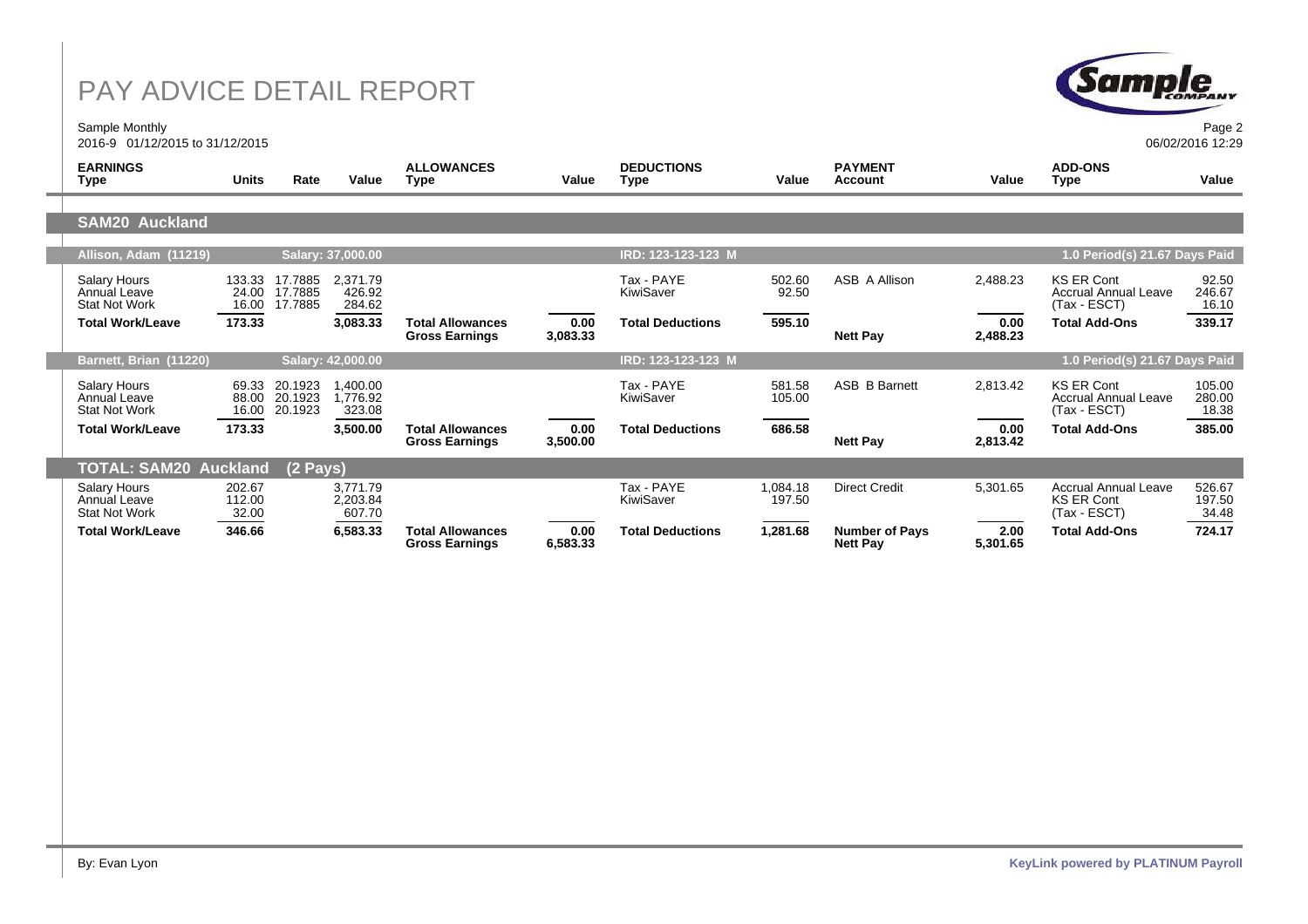Sample Monthly 2016-9 01/12/2015 to 31/12/2015



Page 3 06/02/2016 12:29

| <b>EARNINGS</b><br>Type                      | Units<br>Rate                         | Value                | <b>ALLOWANCES</b><br>Type                        | Value            | <b>DEDUCTIONS</b><br>Type | Value            | <b>PAYMENT</b><br>Account                | Value            | <b>ADD-ONS</b><br>Type                                           | Value                     |
|----------------------------------------------|---------------------------------------|----------------------|--------------------------------------------------|------------------|---------------------------|------------------|------------------------------------------|------------------|------------------------------------------------------------------|---------------------------|
|                                              |                                       |                      |                                                  |                  |                           |                  |                                          |                  |                                                                  |                           |
| <b>SAM30 Christchurch</b>                    |                                       |                      |                                                  |                  |                           |                  |                                          |                  |                                                                  |                           |
|                                              |                                       |                      |                                                  |                  |                           |                  |                                          |                  |                                                                  |                           |
| Cavanaugh, Charles (11221)                   |                                       | Salary: 60,000.00    |                                                  |                  | IRD: 123-123-123 M        |                  |                                          |                  | 1.0 Period(s) 21.67 Days Paid                                    |                           |
| Salary Hours<br>Annual Leave                 | 101.33<br>28.8462<br>72.00<br>28.8462 | 2.923.08<br>2.076.93 |                                                  |                  | Tax - PAYE<br>KiwiSaver   | 990.83<br>150.00 | ASB C Cavanaugh                          | 3,859.18         | <b>KS ER Cont</b><br><b>Accrual Annual Leave</b><br>(Tax - ESCT) | 150.00<br>400.00<br>45.00 |
| <b>Total Work/Leave</b>                      | 173.33                                | 5,000.01             | <b>Total Allowances</b><br><b>Gross Earnings</b> | 0.00<br>5,000.01 | <b>Total Deductions</b>   | 1,140.83         | <b>Nett Pay</b>                          | 0.00<br>3,859.18 | <b>Total Add-Ons</b>                                             | 550.00                    |
| <b>TOTAL: SAM30 Christchurch</b><br>(1 Pays) |                                       |                      |                                                  |                  |                           |                  |                                          |                  |                                                                  |                           |
| Salary Hours<br>Annual Leave                 | 101.33<br>72.00                       | 2,923.08<br>2,076.93 |                                                  |                  | Tax - PAYE<br>KiwiSaver   | 990.83<br>150.00 | <b>Direct Credit</b>                     | 3,859.18         | Accrual Annual Leave<br><b>KS ER Cont</b><br>(Tax - ESCT)        | 400.00<br>150.00<br>45.00 |
| <b>Total Work/Leave</b>                      | 173.33                                | 5,000.01             | <b>Total Allowances</b><br><b>Gross Earnings</b> | 0.00<br>5,000.01 | <b>Total Deductions</b>   | 1,140.83         | <b>Number of Pays</b><br><b>Nett Pay</b> | 1.00<br>3,859.18 | <b>Total Add-Ons</b>                                             | 550.00                    |